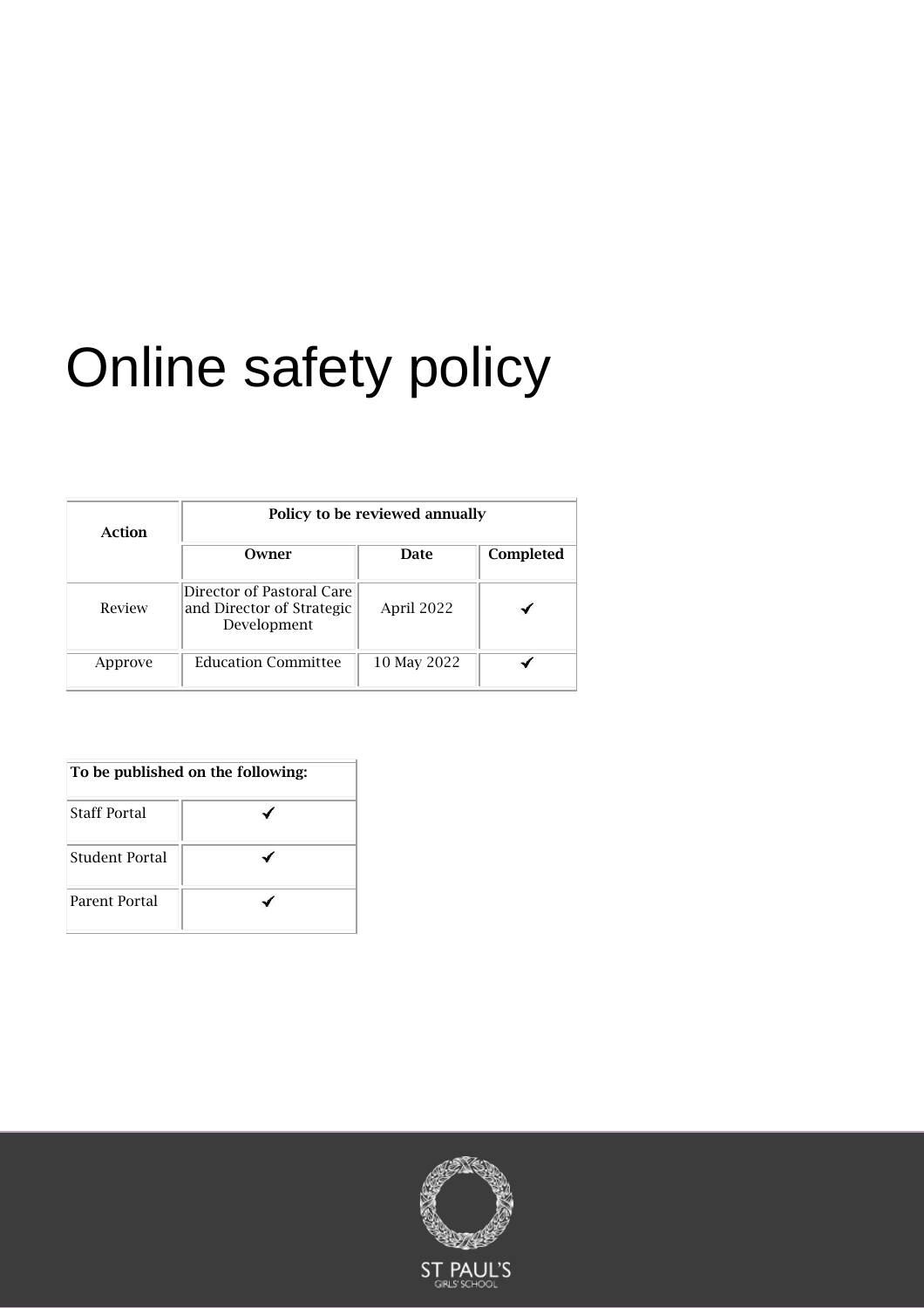# **Contents**

- 1. Aims & objectives
- 2. [Scope](#page-2-0)
- 3. [Risk](#page-2-1)
- 4. [Policy statements](#page-3-0)
- 5. [Roles & responsibilities](#page-4-0)
- 6. Parental/guardian responsibility for students
- 7. [Education & training](#page-7-0)
- 8. [Online activity](#page-9-0)
- 9. [Technical infrastructure](#page-10-0)
- 10[.Information security & safety](#page-10-1)
- 11.Reporting concerns

Annexes:

[Annex 1: Information and support](#page-11-0) Annex [2: Online conferencing and collaboration \(with other schools and](#page-13-0)  [organisations\)](#page-13-0)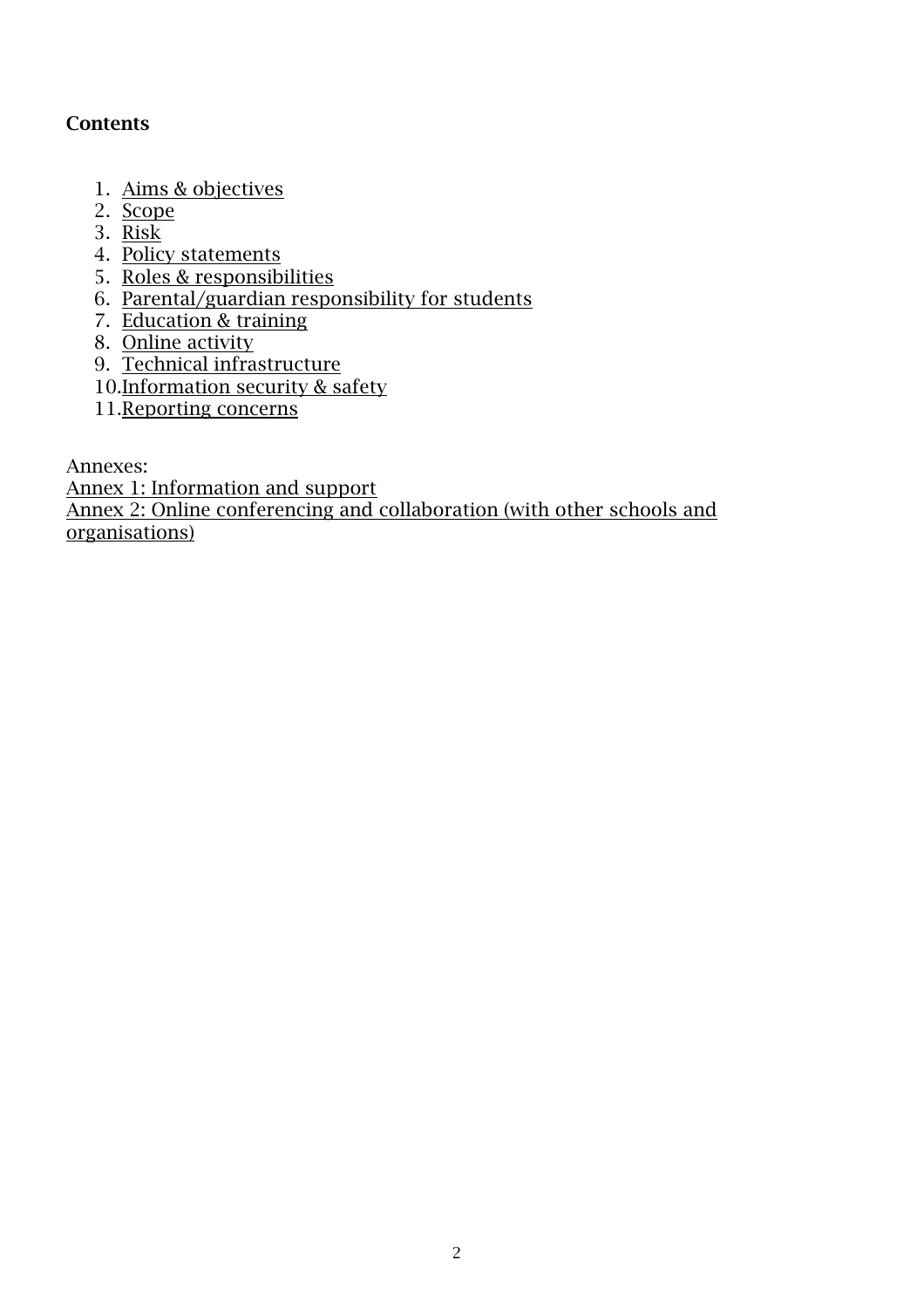# 1. Aims and objectives

1.1 St Paul's Girls' School is committed to safeguarding and promoting the welfare of children and young people, and this extends to students' use of technology and their online interactions.

1.2 We recognise that technology and the internet are valuable learning tools and have become an integral part of how young people communicate, socialise, and learn. These technologies have enormous benefits: stimulating discussion, promoting creativity, enabling connectivity, and enhancing learning, but we recognise that emerging technologies also bring risks and potential danger.

1.3 We aim to:

- Provide an online and digital environment that reduces exposure to harmful content, where students feel safe and where they have the knowledge and confidence to use technology in a safe and responsible way.
- Strike the right balance in facilitating best practice in online learning and digital workflow, while restricting opportunities for online abuse and negative behaviours resulting from unwelcome online activity.
- Promote digital and online literacy and confidence with a progressive programme of training, instruction and rules.
- Promote responsible and effective use of digital and online communication (including the use of the internet, social media, digital technology, and mobile phones & devices).
- Educate students and staff about the risks, responsibilities and potential criminal implications involved in the use of technology.
- Raise awareness of, and to counteract, instances of cyber-bullying, including bullying via online chat and social media.

# <span id="page-2-0"></span>2. Scope

2.1 The school recognises that digital and online safety is an extension of the school's wider commitment to safeguarding, therefore this policy draws together the principles and practices set out in a number of other policies and processes, and should be read in conjunction with the resources below:

- Safeguarding (child protection) Policy
- Child on Child Abuse Policy (previously peer on peer abuse)
- Data Protection Policy
- Behaviour Policy (including rewards and sanctions)
- Anti-bullying Policy
- Student Acceptable Use Policy
- Staff Acceptable Use Policy
- Student Device Guidelines
- Mobile phone policy
- Staff Code of Conduct
- Taking, Storing and Using Images of Students Policy
- Mental Health & Wellbeing Policy
- Online Resource Approval Procedures [here](https://stpaulsgirlsschool.sharepoint.com/sites/Staff/SitePages/Online-Resources-Approval-List.aspx)
- School PSHE/RSE programme

2.2 This policy applies to staff and students, also providing guidelines and expectations for parents.

# <span id="page-2-1"></span>3. Risk

3.1 The breadth of issues classified within online safety is considerable, but can be categorised into the following areas of risk:

- Content: harm that can arise from exposure to inappropriate, distasteful, extremist, radicalising or illegal content
- Contact: harm that can arise from interactions with other individuals online
- Conduct: harm that can arise from how young people behave online

3.2 In practical terms, the main online risks have been identified as: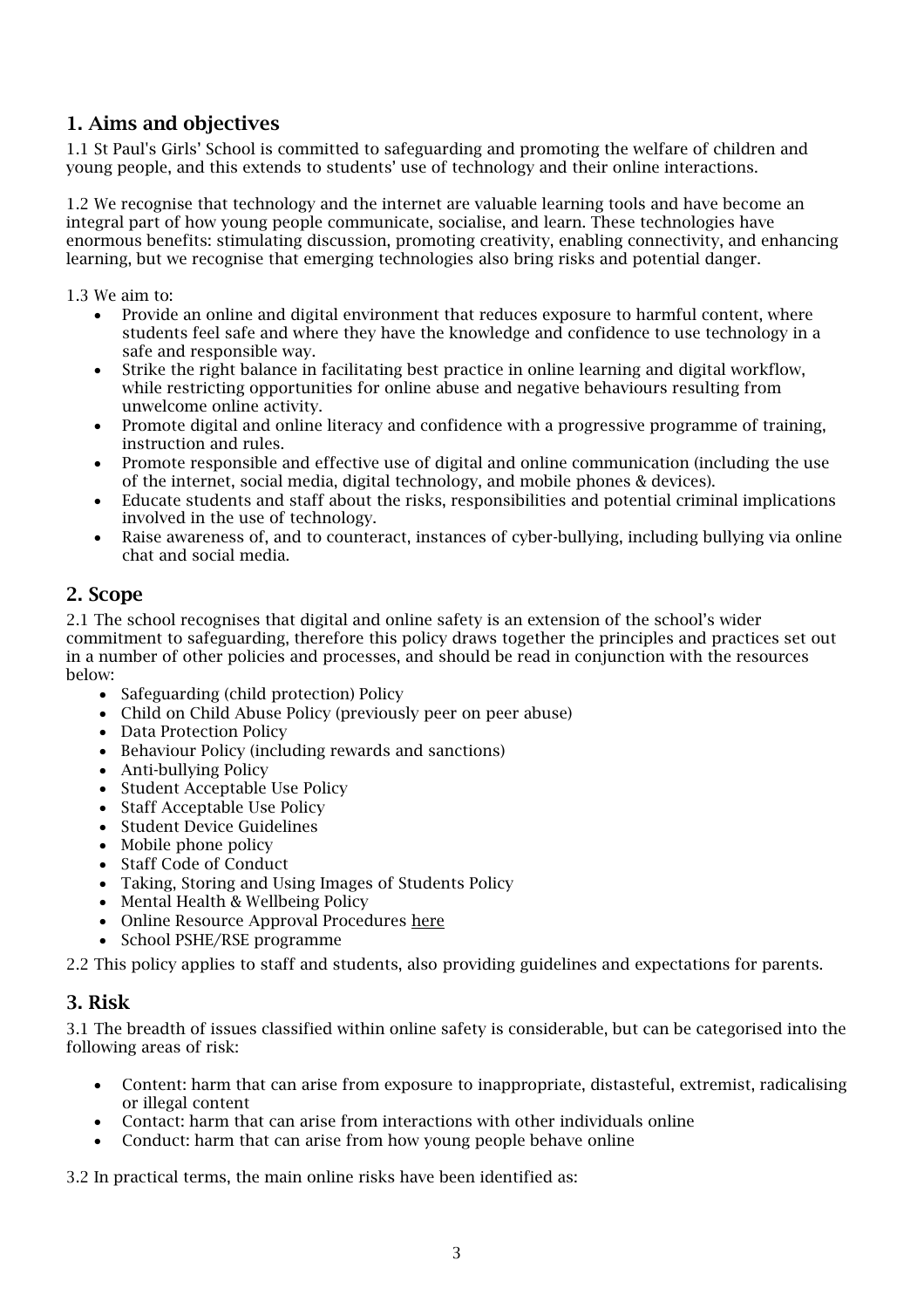- Privacy (data misuse; identify theft; oversharing)
- Grooming and inappropriate contact with strangers
- Cyberbullying
- Access to sexual, pornographic, violent, self-harm, suicidally ideated, terrorism and hate-related content
- Fraud and allowing or seeking unauthorised access to personal information or private data
- Infringement of copyright, plagiarism and unlawful downloading of content
- An inability to evaluate the quality, accuracy, and relevance of information, particularly with regard to concerns about 'fake news', and the ability to be drawn into echo chambers
- The potential for excessive or addictive use which may impact on social and emotional development and/or learning.

# <span id="page-3-0"></span>4. Policy statements

# 4.1 School procedures

4.1.1 The school ensures that there are clear procedures for the restriction of unwanted online activity and processes to follow in the event of safety related issues arising from online activity. Our processes are designed to encourage responsible and safe online activity, dovetailed with our digital education and training programmes.

We will:

- Provide a progressive system of filters, monitoring, and device management that can be adjusted for each year group and/or activity, subject to regular review, to limit students' exposure to online danger and risks while on the school's network in an age-appropriate manner and in line with a programme for preparing our students for responsible, safe and secure online activity.
- Ensure the school network is configured to support school systems on-premises as well as for remote access to school systems.
- Ensure that school acceptable use policies (AUPs) provide clear, safe and secure processes and expectations for responsible access to the school network from onsite, for remote working and when using school devices including 1:1 devices (staff and students) or BYOD devices where appropriate.
- Provide parents with students on 1:1 devices with a means to exercise parental consent for third party resources where appropriate.
- Provide processes for staff, students and parents to report issues or concerns, and that any concern is dealt with appropriately in accordance with the Safeguarding (child protection) policy.
- Support the investigation of potential incidents of peer-on-peer abuse, including bullying, harassment or threatening behaviour in accordance with the Behaviour, Anti-bullying, and Peer on Peer Abuse policies.
- Support the investigation of incidents that may breach our student or staff AUPs, behaviour and safeguarding (child protection) policies.
- Provide staff, students and parents with clarity relating to the use of third-party online resources, including of a list of resources approved for use by the school community with conditions for their use where appropriate.

# 4.2 Education & training

4.2.1 The school aims to equip students, staff and parents with an understanding of how to use technology in a safe, responsible and appropriate way and, through training, induction and the curriculum, to take measures to:

- Provide students with the knowledge and skill to:
	- o develop online safety awareness
	- o behave responsibly
	- o know how to protect their personal data when online
	- o communicate appropriately when online
	- o know how to report a concern relating to online activity
	- o self-regulate their online usage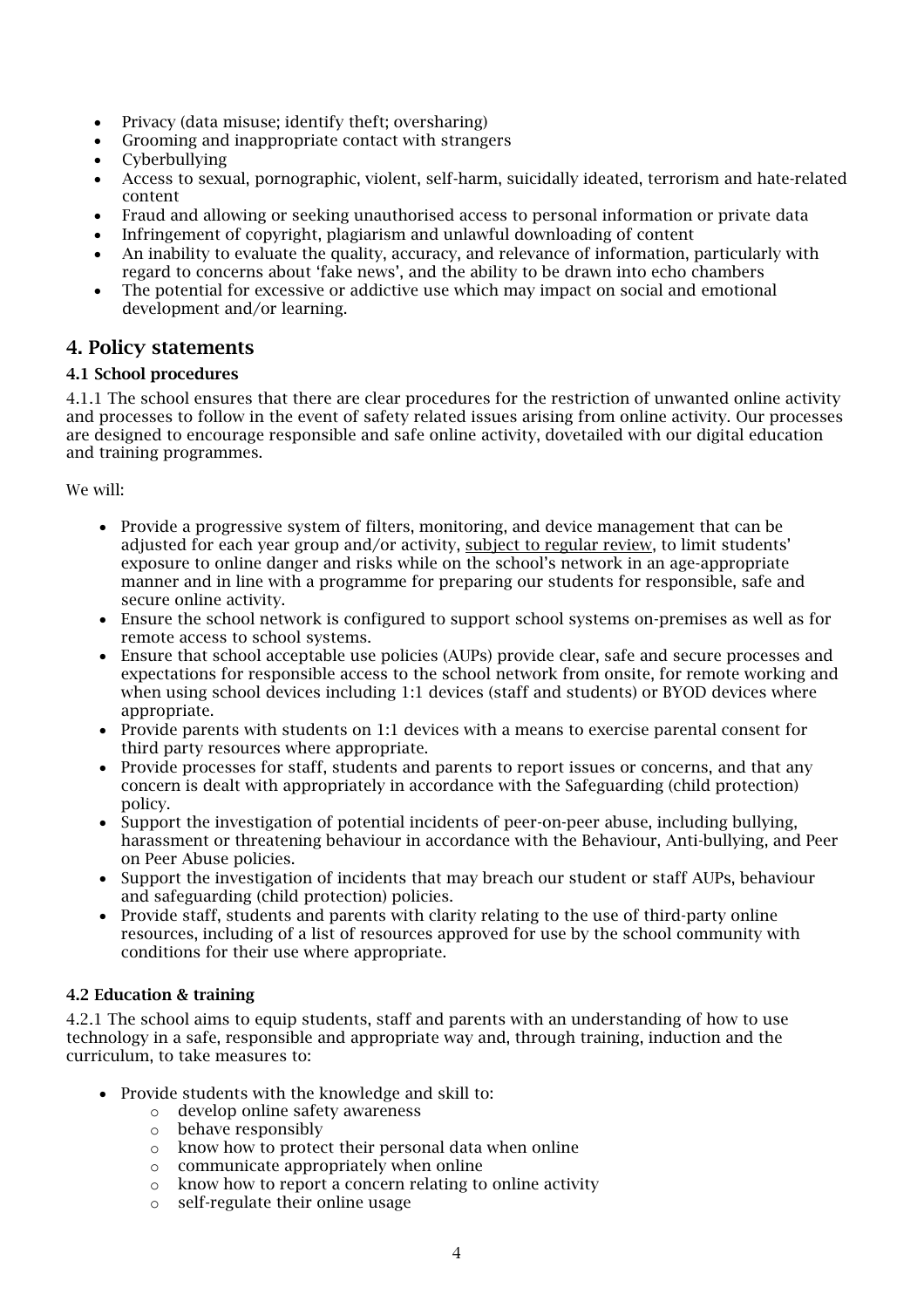- o develop critical thinking skills
- $\circ$  develop safe, responsible and appropriate use of technology at all times whether in school or at home
- o have confidence in their use of technology, appropriate to their age
- o leave the school with a good understanding of responsible online behaviour.
- Provide advice and guidance to parents on how to support their child's safe, responsible and appropriate use of technology.
- Train students and staff with core skills to support school-wide digital competence for safe online activity.
- Train key staff with specialist skills to support our training programme and reinforce/promote good practice.
- To engage with external agencies and networks to stay abreast of sector-wide best practice.
- Ensure that new staff receive safeguarding and online safety training as part of their induction.

#### 4.3 Technology

4.3.1 The school implements IT systems that support a safe and secure environment in which to learn and takes measures to:

- Ensure that the school's technical systems are implemented and managed according to information safety and security best practice and that their implementation is continually monitored and reviewed.
- Implement appropriate technical controls to reduce the risk of exposure to potentially harmful content, including inappropriate websites, spam and computer malware (viruses).
- Ensure that personal data is managed and protected in line with statutory requirements (The Data Protection Act 2018 and the UK General Data Protection Regulation 2021)).
- Ensure that staff, students and parents are informed and, where appropriate, trained in the school's approach to technology to a standard necessary for safe online practice.
- Provide support for the school device policy.

# <span id="page-4-0"></span>5. Roles and responsibilities

5.1 All staff, governors and volunteers have a duty to protect children from abuse and to report matters of concern to the Designated Safeguarding Lead, see section 11 of the Safeguarding (child protection) policy. The following relates specifically to online safety:

# 5.2 Director of Pastoral Care

- Acts as Designated Safeguarding Lead with responsibility for child protection and the safety (including online safety) of students.
- Reviews and updates policies, procedures and documentation relating to safeguarding and child protection.
- Oversees the PSHE/RSE curriculum.
- Supported by the esafety coordinator, working with Heads of Year to deliver regular online safety update briefings.
- Organises parents' discussion evenings on the topic of digital and online safety.
- Liaises with the Director of HR and the Director of Strategic Development to arrange a staff development programme on online safety.
- Provides students and parents with opportunities to report online trends and concerns through the student/parent online resource approval portal pages.
- Works with the Online Approvals team to ensure that they are trained to triage and escalate safeguarding concerns for third party [online resource approvals](https://stpaulsgirlsschool.sharepoint.com/sites/Staff/SitePages/Online-Resources-Approval-List.aspx) and apply appropriate conditions of use for approved resources.
- Working with the Director of IT to ensure that the school filtering, monitoring, and device management settings are appropriate to protect staff and to support progressive, safe online activity for students across all age groups.
- Working with the Director of IT and Online Approvals Team to support parents in exercising parental consents for students on 1:1 devices through the school mobile device management system.
- Working with local police and "Safer Schools" project to deliver regular briefings to students.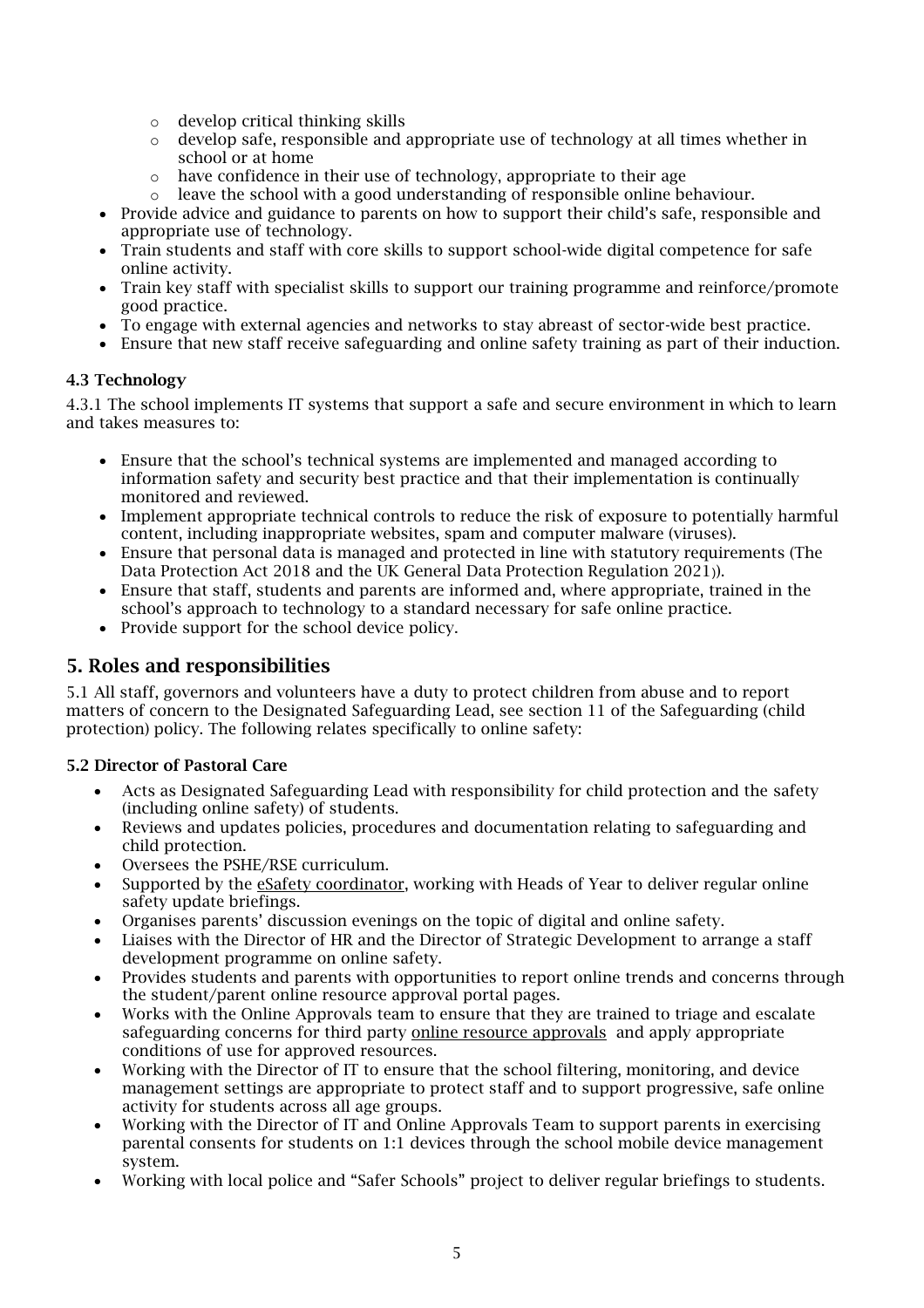• To oversee the visiting speaker policy and procedures and ensure that they apply to online activity.

# 5.3 Director of Studies

- Oversees the curriculum and, working with the Assistant Head Teaching, Learning & Innovation, ensures that good digital practice in the school's academic provision supports safe online activity aligned with the school PSHE programme
- Line management of the Computer Science & Creative Technologies (CS&CT) curriculum and a programme for development of digital skill.

# 5.4 Director of Strategic Development

- Oversight of the Digital Strategy Group.
- Working with the Director of IT, oversight of the school IT provision.
- Responsible for the (this) Online Safety Policy working with the Director of IT and Director of Pastoral Care.
- Working with the Director of Studies, the Assistant Head Teaching, Learning & Innovation and the Director of IT, oversight and technical provision for the school remote learning platform.

# 5.5 The Bursar

• Supported by the Data Protection Consultant, works with the Online Approvals Team to ensure that they are trained to triage and escalate data protection, privacy, legal and regulatory concerns for third party [online resource approvals](https://stpaulsgirlsschool.sharepoint.com/sites/Staff/SitePages/Online-Resources-Approval-List.aspx) and apply appropriate conditions of use for approved resources.

#### 5.6 Deputy Head Co-Curriculum and Deputy Head Partnerships

• Oversight of online safety for online conferences, events and collaboration. See [below.](#page-8-0)

#### 5.7 Assistant Head Teaching, Learning & Innovation

- Sits on the Digital Strategy Group to advise and disseminate best practice to support the online safety of our students.
- Acts as school Online Safety Officer (pastoral) working closely with the school Online Safety Coordinator (IT network).
- Works with the Director of Studies, Heads of Departments and the Heads of CS&CT and PSHE in particular to ensure that digital training and workflows are progressively and consistently applied:
	- o Supporting safe, secure and responsible online behaviour
	- $\circ$  preparing our students for confidence in their approach to online safety
	- o understanding responsibility both to themselves as well as each other

# 5.8 Director of IT

- <span id="page-5-0"></span>• Acts as the school Online Safety Coordinator (IT network) working closely with the Online Safety Officer (pastoral)
- Oversees the safety and security of the school's technical infrastructure.
- Oversees the school's network filtering and monitoring systems.
- With the Director of Pastoral Care, reviews and escalates information and alerts from the school's network filtering and monitoring systems.
- Reviews and updates the school's AUPs and Information Security documentation.
- Investigates any misuse of IT systems and equipment that may breach the Student Acceptable Use policy or the Staff Acceptable Use Policy.
- Provides online safety advice and training to staff.
- Works with the Online Approvals Team to ensure that they are trained to triage and escalate technical concerns for third party online resource approvals and their conditions for use.

#### 5.9 Human Resources Department

- With Heads of Departments and staff delivering CPD, coordinates staff induction, onboarding and offboarding.
- Identifies training needs for new staff on appointment to meet school core standards.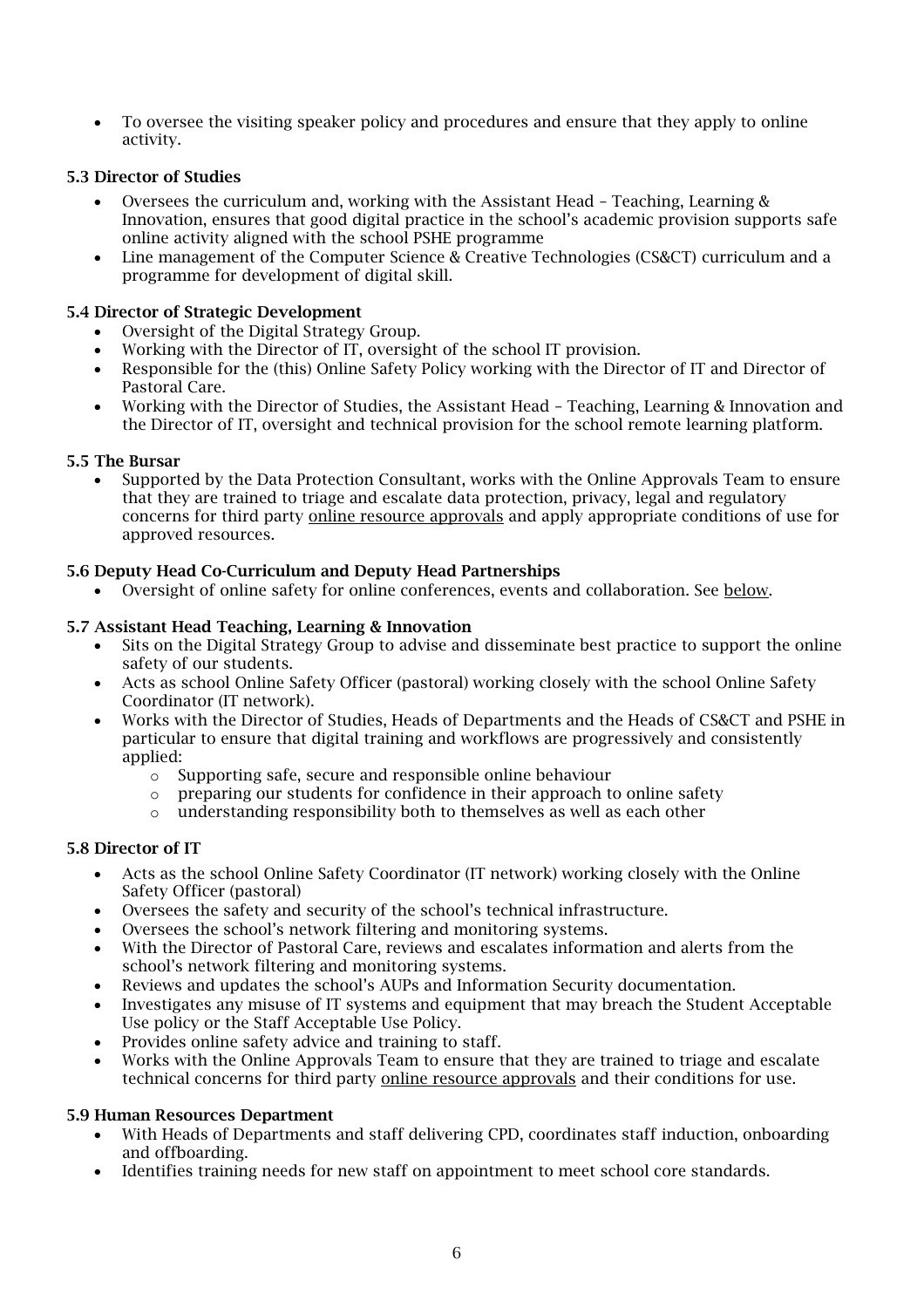• Works with the Strategic Development coordinator and line managers to develop training schedules for core and specialist skills.

# 5.10 Director of Communications

- Responsible for public facing online presence.
- Working with the school Data Protection Consultant to ensure that the school's public facing resources support safe online practice and meet safe and compliant standards.
- Supports the teaching staff with [content capture, images, video and audio recording](#page-10-2) and school consent & release forms for school activities.

#### 5.11Data Protection Consultant

- Works with the Online Approvals Team to ensure that they are trained to triage and escalate data protection, privacy, legal and regulatory concerns for third party [online resource](https://stpaulsgirlsschool.sharepoint.com/sites/Staff/SitePages/Online-Resources-Approval-List.aspx)  [approvals](https://stpaulsgirlsschool.sharepoint.com/sites/Staff/SitePages/Online-Resources-Approval-List.aspx) and apply appropriate conditions of use for approved resources.
- Provides first line support for the library staff to coordinate the online approvals process.
- Works with the Director of Communications to ensure that the school's public facing online presence, including websites and social media presence, meets data protection, privacy, legal and regulatory standards and that they support safe online practice.

#### 5.12 Head of Computer Science & Creative Technologies

- Develops and delivers the CS&CT curriculum.
- Ensures that the digital skills delivered in the CS&CT foundation course support safe, secure, and responsible online behaviour.
- Educates students in the online safety and data protection aspects of digital content creation, modelling through the consent & release forms.
- Provides online safety advice and training to staff and students.

#### 5.13 Heads of Year

- Monitor and report any pastoral concerns arising out of their conversations with students, staff or parents.
- Coordinate pastoral and disciplinary response as and when needed in the case of an online safety concern.
- Supported by the Director of Pastoral Care and [Online Safety Coordinator,](#page-5-0) working with form tutors to support them in responsibilities (below).

# 5.14 Head of Personal, Social, Health Education (PSHE)

- Develops and oversees the delivery of the PSHE/Relationships and Sex Education (RSE) curriculum.
- To work with the Director of Pastoral Care, the Assistant Head Teaching, Learning & Innovation and the Director of IT to ensure that a continuous, progressive programme of online safety training is included in the PSHE programme and, where appropriate, dovetailed with the curriculum.

# 5.15 Tutors

- Deliver the PSHE/RSE curriculum.
- Monitor and report any pastoral concerns arising out of their conversations with students, staff, or parents.
- To explain and reinforce school AUPs.

#### 5.16 eLearning Team

- Deliver training and support for teaching staff and students to develop digital competence in support of safe online practice.
- To disseminate good online practice, agreed with the Digital Strategy Group, through core skills training and digital resources encouraging efficient digital workflow.
- To identify staff needs and advise the Digital Strategy Group with recommendations for meeting these.

# 5.17 All staff

• To read, understand and follow this online safety policy.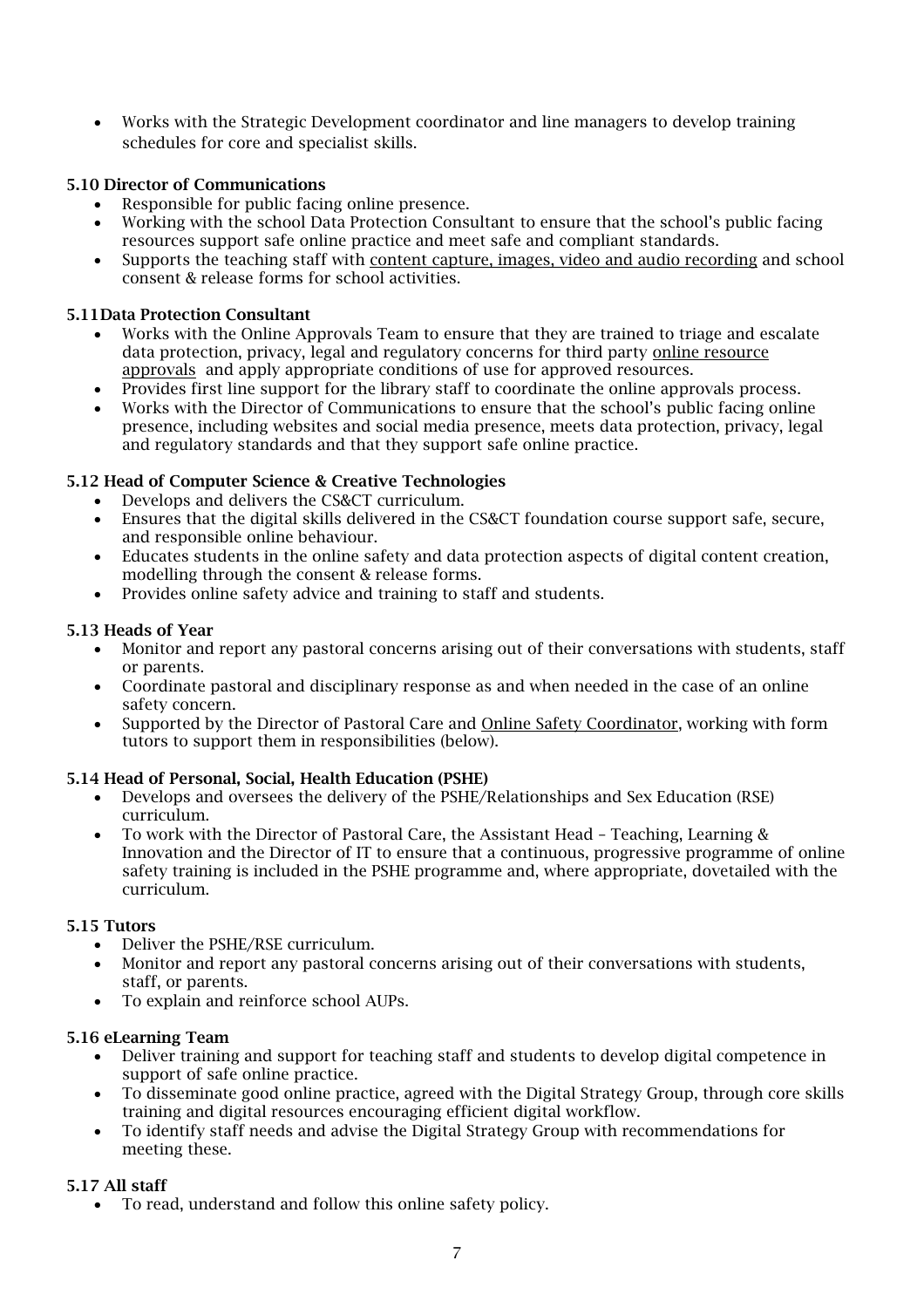- To adhere to the school's AUPs.
- To reinforce student acceptable use of school IT resources, to promote responsible online behaviour, and to escalate issues of concern.
- To follow the school's Online Resource Approval process and abide by any conditions of use for approved resources.

# 5.18 All students

- To adhere to the student AUP.
- To engage with the school programme of education and training for online safety.

# 6. Parental/guardian responsibility for students

6.1 Technical barriers can never entirely protect a student from harmful online content. Parents should be aware that whilst the school network and IT facilities are configured to support a safe and secure environment in which to learn, the same protection is not in place when using other networks, including those at home and personal data plans.

6.2 Students' mobile phone contracts are not (and cannot be) the responsibility of the school. Smart phones are likely to have an internet connection (sometimes referred to as a data, 3G, 4G or 5G connection, for example) which may not have any content filtering in place and could, therefore, be used for unconstrained access to the internet.

6.3 Parent/guardians are expected to ensure that internet access and social media usage through personal devices and mobile contracts is appropriate to the student's age and should also be responsible for giving guidelines to students about the amount of time spent using their devices.

6.4 Whilst the school takes the actions described to ensure that the school community understands the importance of safe behaviour online, the school cannot be held responsible for inappropriate online behaviour that bypasses the school network. In light of this, parent/guardians must also be responsible for ensuring that students they are responsible for use technology in a safe and secure way and behave responsibly when online. The full range of school disciplinary procedures will be considered in the event of any breach of this policy or the school behaviour policy.

6.5 Both the school and parents have a responsibility to ensure that students have the knowledge and confidence to know what to do if they encounter content or receive communications that make them feel uncomfortable, worried or upset and are able to share their concerns in an open and supportive environment. Please see further paragraph 6 below relating to education and training.

# <span id="page-7-0"></span>7. Education & training

# 7.1 Delivery

7.1.1 St Paul's Girls' School delivers its online safety training through a combination of in person instruction and online resources. Training may be delivered through the PSHE programme or through assemblies and presentations and form tutors. External specialists involved in internet and online safety are engaged to provide training as appropriate.

7.1.2 Online safety training should be integrated, aligned, and considered part of the whole school safeguarding approach and wider staff training and curriculum planning. It is a component of new staff induction. All students are taught about safeguarding, including online safety.

# 7.2 Students

7.2.1 Our approach to online safety is broad, relevant, and tailored to the concerns and risks of particular age groups. It is delivered through a combination of the school curriculum, the PSHE curriculum, assemblies, and outside speakers, which, together with the Student Acceptable Use policy, aims to develop safe and responsible behaviour both within and outside school. It will include the guidance for students referred to in paragraph 7.1 below.

7.2.2 Resources that are directly linked for schoolwork are subject to the online approval process, but students may exercise broader access to the internet as they progress through the school, following paths and accessing material that may not be directly recommended by the school. Student training and instruction is in place to ensure that students understand what is, and is not, appropriate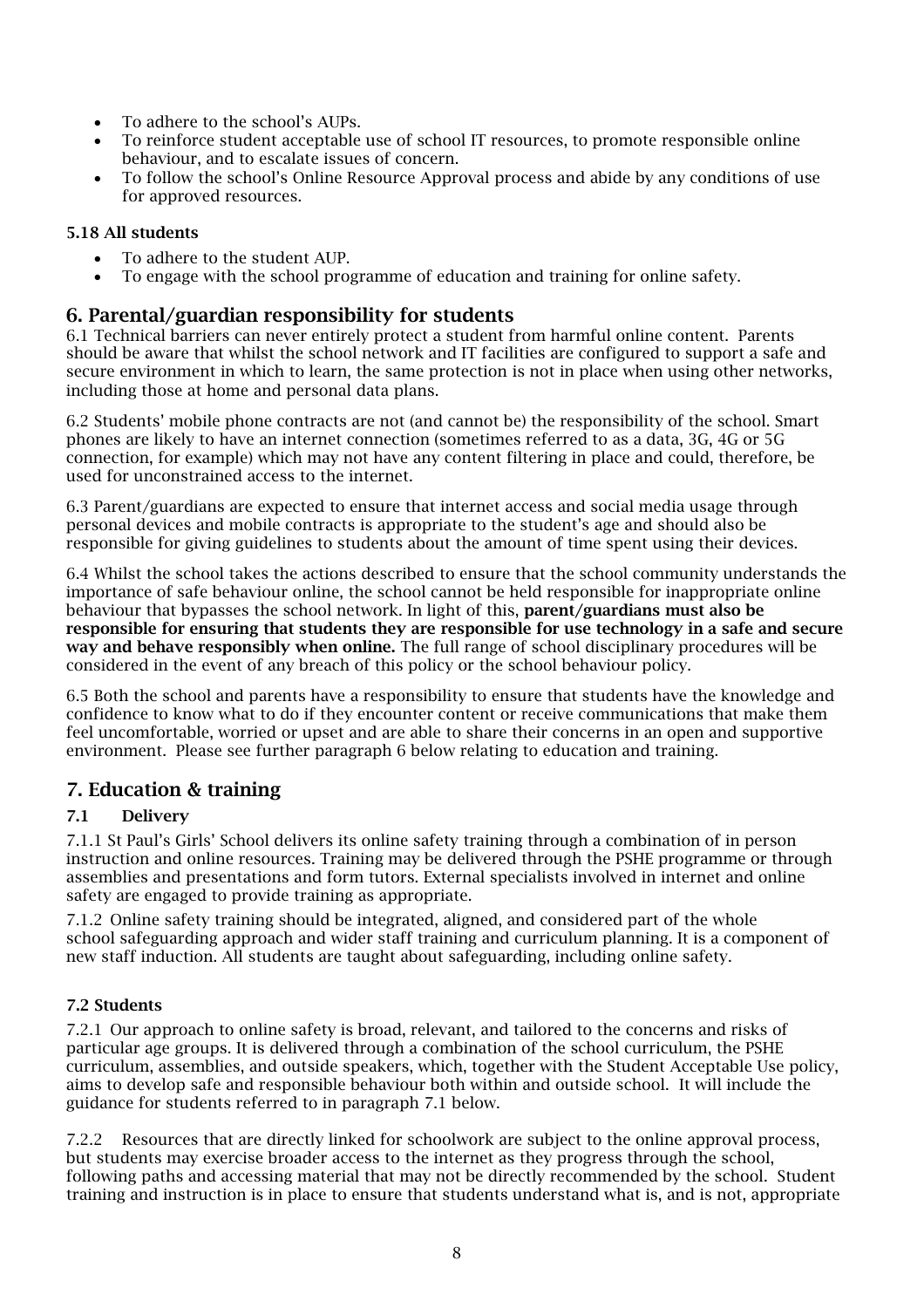and that they should avoid inappropriate resources or content, reporting any specific concerns that may have result in compromised safety and/or security.

# 7.3 Staff

7.3.1 The Staff Code of Conduct and the Staff AUP provide guidelines on how staff should behave and interact with students.

7.3.2 All new staff receive a safeguarding induction which includes information on online safety and guidelines on how staff should behave when online.

7.3.3 Working with the Director of Pastoral Care and Online Safety Coordinator, Heads of Year should communicate with their tutors about online safety issues regularly and at least every half term.

# 7.4 Parents

7.4.1 Parents play an essential role in the education of their children and in the monitoring and regulation of their child's online behaviour and are asked to be aware of the following, in particular:

- Parents/guardians are asked to support and reinforce the school approach to online safety, which is clearly stated in this policy and the school's AUPs, which can be found on the parent portal.
- The provision of parental control of student laptops for students on 1:1 school devices, outlined on the parent portal, provides the ability for parents to lift restrictions, providing parental consent within school-defined parameters when student devices are not on the school Wi-Fi system, for example at home.

7.4.2 Online safety information and awareness is provided to parents via the parent portal and the school's AUP as well as school events such as parents' discussion evenings. The Director of Pastoral Care delivers a talk to all MIV parents at the start of the academic year on the theme of online safety and risk prevention, supported by the Head of Lower School and Director of Strategic Development.

7.4.3 The school publishes its processes for online resource approval of third-party resources to support parental awareness and to promote a transparency of our filtering and safeguarding systems.

# 7.5 Onsite and Remote Learning

7.5.1Remote Learning. The provision of remote learning is preserved for exceptional circumstances. During periods of remote and hybrid learning, in addition to the above, particular attention is drawn to the school's AUPs and school online interactive learning guidelines.

<span id="page-8-0"></span>7.5.2Online conferencing, events, and collaboration. Online conferencing is now a commonplace method for schools to collaborate and run events. Attending/hosting online events is the virtual equivalent of running/hosting a school trip. Details of the school approach to this can be found in [Annex 3.](#page-13-0)

7.5.3 Personal data plans. The school is not responsible for personal data plans for mobile phones, laptops, tablets, internet-connected watches, and indeed any other devices that connect to the internet. A condition for permitting student personal devices in school is that students only access the intranet and the internet through the school Wi-Fi network so that they are subject to its safety and security settings. The use of personal data plans while in school is forbidden and parents are asked to support the school with enforcing this with their child

# 7.6 Email

7.6.1 Students are inducted into the appropriate use of email and there is clear guidance in the AUPs about what is, and is not, acceptable in terms of email communication. Any inappropriate email must be reported to the student's form tutor or Head of Year immediately.

7.6.3 Transparency, openness and appropriate purpose must underpin all academic and pastoral interaction between staff and students via electronic, online and digital means.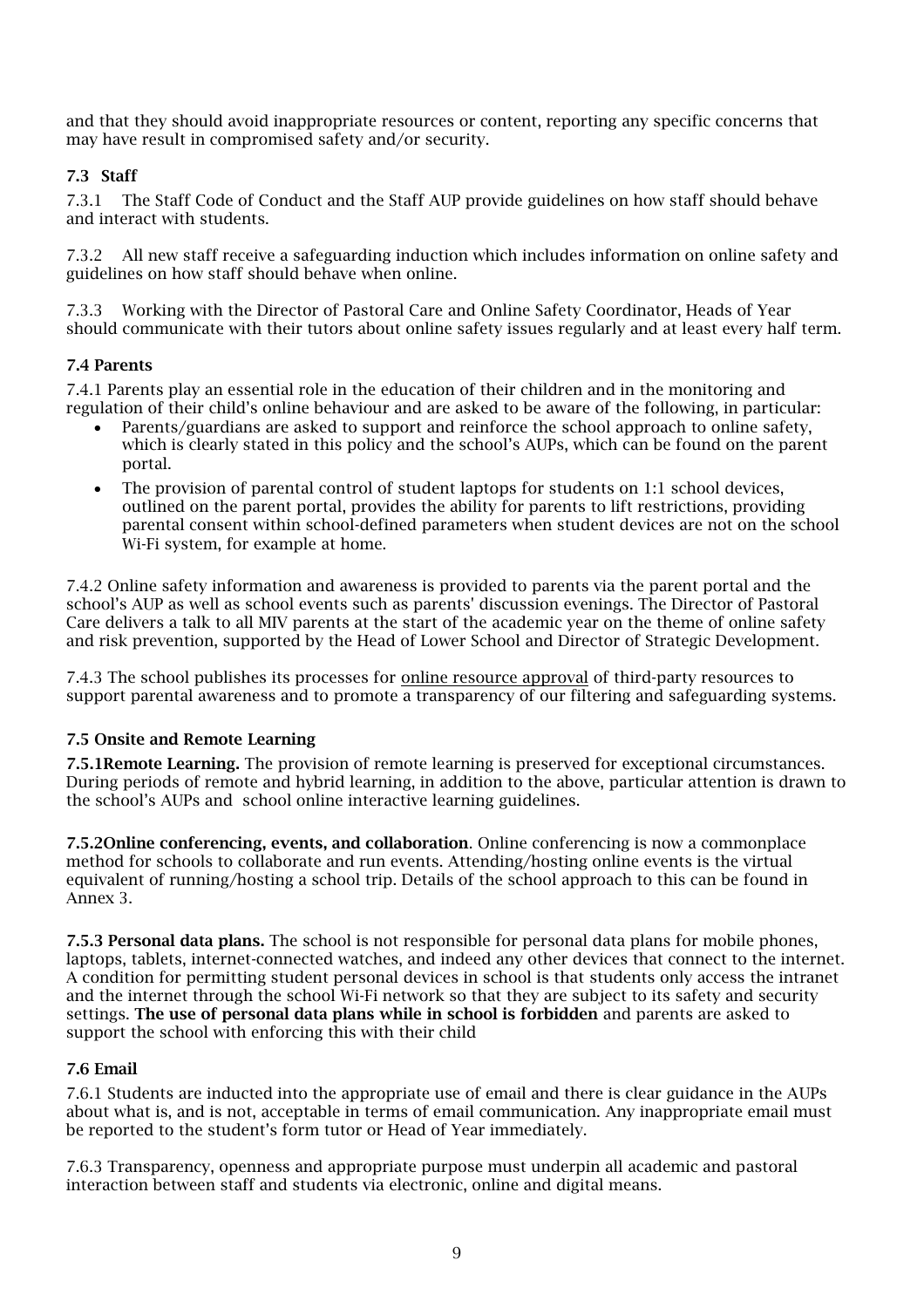# <span id="page-9-0"></span>8. Online Activity

# 8.1 Guidance for Students

8.1.1 Students are encouraged to seek advice if they are concerned, uncomfortable or upset by something that may have happened to you or other members of the school community online, or by something you yourself may have done. If anything, online causes discomfort, concern, or distress this should be shared with an appropriate member of staff (via parents or tutors) without being blamed. Please refer to paragraph 10 below for further information on how to report concerns)

8.1.2 Students should avoid excessive or addictive online and digital behaviour.

8.1.3 Students are expected to inform parents/guardians of all social media platforms being used for personal use and for parents/guardians to check the appropriate age-restrictions and privacy settings are in place and that the school is not being represented or brought into disrepute.

8.1.4 Students must be aware that that social media or online channels that can be identified as associated with school-aged students can attract unwelcome attention and can endanger accounts associated with these channels through follow-lists and related activity.

8.1.5 Only verified contacts should be added to friends/follower lists and caution should be exercised when communicating with contacts that are only known to you online (informing a member of staff responsible for online safety, via a parent if appropriate). Be aware that it is very easy to impersonate an account name online – check, before accepting and never accept from strangers.

8.1.6 Students should understand that being asked for secrecy by online contacts can support/encourage grooming and that, therefore, to remove secrecy by sharing online experiences with friends and family can prevent online harm and abuse.

8.1.7 Students should be aware that people online may be untruthful about their identity, intentionally seek to cause them harm or to spread violent or extremist views through radicalization

8.1.8 Those who seek to promote terrorism or religious extremism may attempt to contact or recruit young people via the internet and such activity must be reported.

8.1.9 Students must be aware that entering online chat, forums and channels can expose the individual or school community to strangers.

8.1.10 While social media is not permitted for schoolwork without authorisation by the Director of Communications, the school expects profiles for its staff and students to be checked regularly and set to the highest levels of privacy for the benefit of its wider community.

# 8.2 Social Media

8.2.1 Social media channels should not be used:

- o without adhering to school AUPs;
- o unless with explicit, written authorisation; and
- $\theta$  without adhering to the school guidelines for public facing online content below.

#### 8.3 Public-facing online content

8.3.1 Public-facing activity is defined as activity on the internet or using channels that are outside of the school network, including so-called 'private' channels.

8.3.2 Any activity that is recognisably associated with the school, whether explicitly using the school name or not, is subject to our school AUPs.

8.3.3 Our school IT network is a protected environment for communication and collaboration in the course of its school provision and should be used in preference to public-facing channels wherever possible.

#### 8.4 Mobile phones and portable electronic devices

8.4.1 Students may use mobile phones and portable electronic devices as outlined in the school Mobile Device Policy, Student Device Guidelines, and the Student Acceptable Use policy.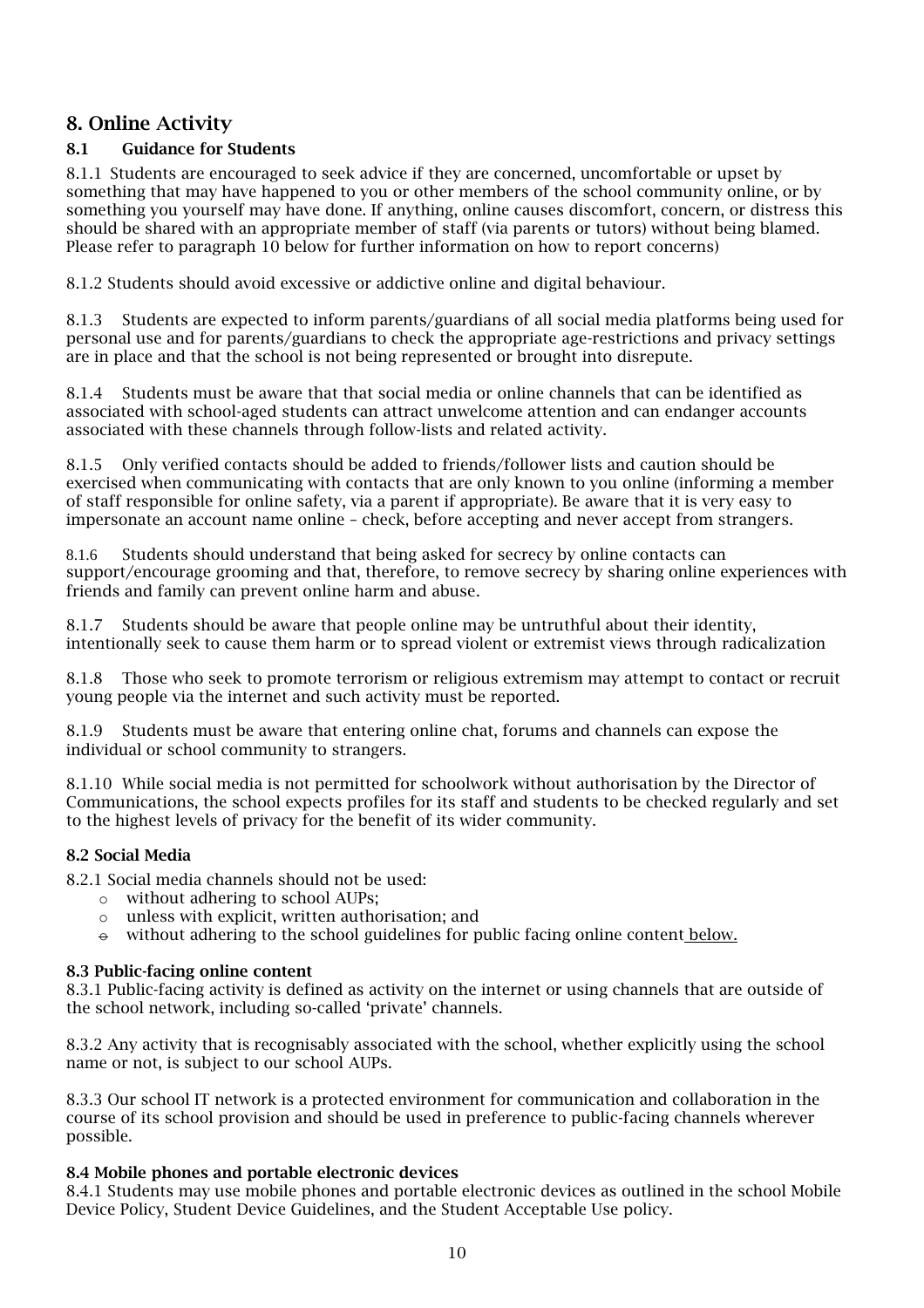8.4.2 If staff become aware of a breach of school AUPs, they may confiscate a student personal device and should then pass it to the Director of Pastoral Care or Director of IT for investigation.

8.4.3 Staff and students should be aware that sharing of nudes is a particular problem for school age children and should seek advice immediately from the Director of Pastoral Care if they suspect such behaviour and refer to the school safeguarding policy and KCSIE for further guidance.

# <span id="page-10-2"></span>8.5 Photography/Video recording/Audio recording/Publishing of content

8.5.1 Please refer to the school's AUPs and the Taking, Storing and Using Images of Students Policy.

# <span id="page-10-0"></span>**9. Technical infrastructure**<br> $91$  The school IT network sys

The school IT network, systems, and facilities are configured in such a way as to support a safe and secure environment in which to learn. Where possible our systems provide additional security and safety through single-sign-on and multi-factor authentication with [intelligent monitoring.](#page-10-3)

9.2 It is, however, recognised that technical barriers can never entirely protect students from harmful content and that the same protection is not necessarily in place when using other networks, which reinforces the need to develop safe, responsible behaviour.

9.3 For instance, students at home or using mobile devices connected via mobile networks are not subject to school network filtering systems, though they are bound by the Student Acceptable Use policy. There are no technical measures that can be put in place to prevent this and so the risks involved in accessing content via an unfiltered connection are addressed through developing safe, responsible behaviour and parents/guardians are recommended to put age-appropriate parental controls in place for students' personal data plans.

9.4 Families who have joined the schools' 1:1 device early adoption scheme (launched September 2020) are now covered by the same level of filtering and monitoring as they would be logged-in inside the school. Necessary device and application controls are applied to ensure a secure and safe experience for students.

9.5 Rules on how to use school IT facilities are set out in the school's AUPs, which staff and students are required to sign at the start of each school year. Any breach of these rules is dealt with in accordance with school behaviour policies and may lead to the withdrawal of IT facilities and/or in the case of serious misconduct, may lead to disciplinary action.

# <span id="page-10-1"></span>10. Information security & safety

# <span id="page-10-3"></span>10.1 Network access – filtering and monitoring

10.1.1 Network access for all connected devices is logged and filters are in place to limit or block traffic where appropriate; this includes blocking illegal, potentially harmful sites, and decryption of secure websites (for the purposes of filtering and security). It should be borne in mind that this is not always technically possible, and methods of sidestepping school protections (VPNs etc) are a constant possibility, despite being contrary to AUPs.

10.1.2 The school implements key word and artificial intelligence filtering across a broad spectrum of categories including cyber-bullying, self-harm and grief. Automatic block lists are updated daily by the system provider of the web filter, which ensures where possible that lists of illegal or potentially harmful websites are kept up to date, as well as manually blocking specific websites or applications that are considered harmful or inappropriate by the school. This is informed, in part, by the risk assessment required by the Prevent Duty.

10.1.3 The following categories are blocked across all year groups outside age-appropriate restrictions:

# • Adult Content

- o Explicit content that may include violence, or graphic content.
- Chat/Messaging
	- o Websites that have their own instant messaging services.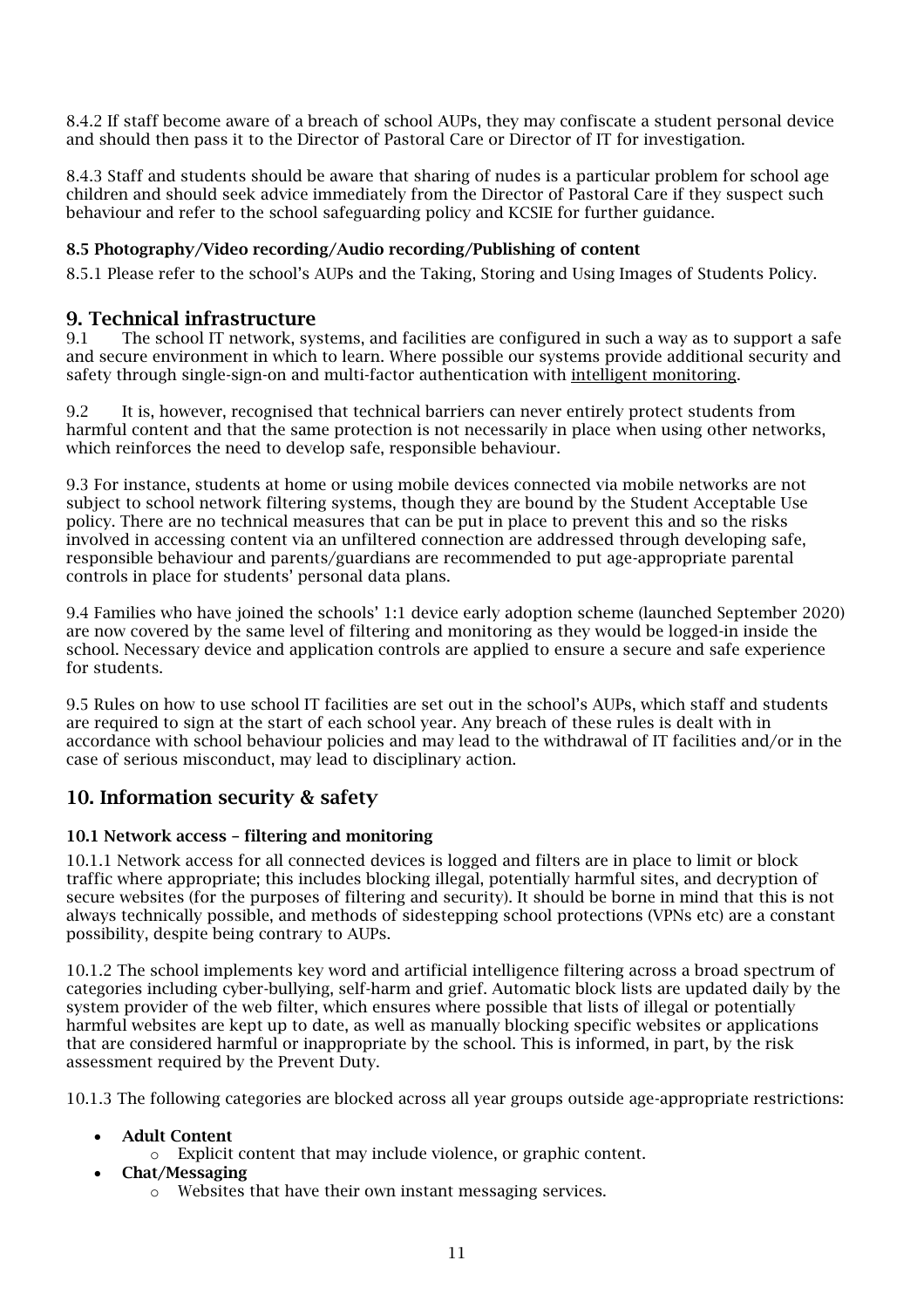- Drugs
	- $\circ$  Websites that provide info about alcohol and prescription or recreational drugs.
- Gambling
	- o Anything that promotes betting or risky actions for a reward.
- **Games** 
	- $\circ$  Websites that feature single or multiplayer online games without appropriate safeguarding.
		- Games of strategy or other educational benefit such as chess will be permitted.
- **Hate** 
	- o Any content that hatefully targets another person or group.
- Network Misuse
	- o Websites That Allow Anonymity, Hacking, Or Evasion.
- Pornography
	- o Websites with sexually explicit content and nudity.
- Search Engines (No Safe Search)
	- o Google, Bing and Yahoo are approved with Safe Search
- Social Media
	- o Media hosting communities with forums or communities that allow generated content and may be targeted for grooming.
	- o For example: instagram.com, pinterest.com and reddit.com
- Social Networking
	- o Sites used to create personal and professional relationships.
	- o Like facebook.com, linkedin.com, twitter.com, plus.google.com, and myspace.com
- **Streaming Media** 
	- o Sites that host video or audio content that can be watched or heard live.
		- Like pandora.com, spotify.com, netflix.com, youtube.com and soundcloud.com

10.1.4 It is recognised that there may be occasions when, for good educational reasons, students and staff may need to access content that is normally blocked. When this happens, a request may be submitted to the IT Helpdesk for consideration.

10.1.5 The Director of IT reviews the internet filtering rules quarterly and consults with Heads of Year and the Senior Management Team as necessary.

10.1.6 The school internet filtering and monitoring systems provides information and alerts on students' network activity and behaviour that might constitute a safeguarding concern. The Director of Pastoral Care reviews this information daily and any potential concerns are delegated to Heads of Year to investigate. The Director of Pastoral Care and Heads of Year agree how potential safeguarding concerns are evaluated to ensure that they are addressed appropriately.

# 11. Reporting Concerns

11.1 If there is suspicion of a safeguarding concern including online activity, the policy for reporting concerns is outlined in the safeguarding (child protection) policy. If in any doubt, students and staff should consult a member of the safeguarding team, lists of whom are published in the *key contacts* section of the safeguarding policy.

11.2 For technical advice specific to online safety, without any immediate safeguarding concern, further advice can be sought from the IT department on [Help-IT@spgs.org,](mailto:Help-IT@spgs.org) in person in the IT office, or by dialing 020 7605 4860. In any of these cases you should request:

- The eSafety Officer the Assistant Head Teaching & Learning (innovation), whose office can be found in 217 (also on 020 7605 1128 and [giles.bennett@spgs.org\)](mailto:giles.bennett@spgs.org).
- The eSafety Coordinator the Director of IT, whose office is in the IT department (also on 020 7605 4862 and [joe.matthews@spgs.org\)](mailto:joe.matthews@spgs.org).
- <span id="page-11-0"></span>• The Director of Strategic Development – room 220 (also on 020 7605 4849 and [strategicdevelopment@spgs.org\)](mailto:strategicdevelopment@spgs.org).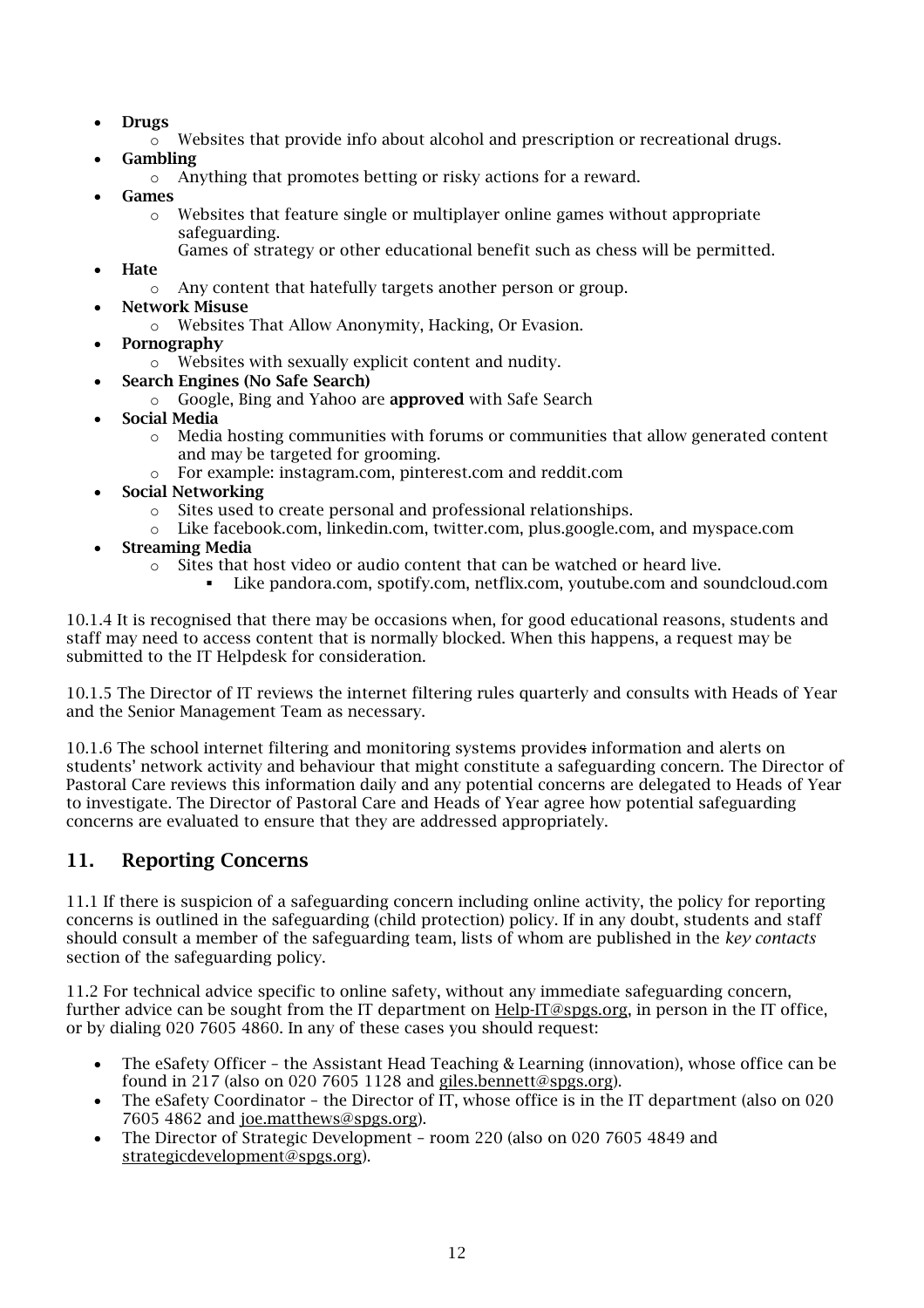# Annex 1: Information and support

- [Teaching online safety in school](https://www.gov.uk/government/publications/teaching-online-safety-in-schools) DfE guidance outlining how schools can ensure their students understand how to stay safe and behave online as part of existing curriculum requirements.
- UKCIS has recently published its [Education for a connected world framework.](https://www.gov.uk/government/publications/education-for-a-connected-world) Online safety is a whole school and college issue. The framework aims to support the development of the curriculum and is of particular relevance to PSHE education and Computing. It is designed, however, to be usable across the curriculum and beyond and to be central to a whole school or college approach to safeguarding and online safety. It covers early years through to age 18.
- The PSHE Association provides guidance to schools on developing their PSHE curriculum [www.pshe-association.org.uk](http://www.pshe-association.org.uk/)

| Organisation / Resource  | What it does $/$ provide                                                                                                                                                   |
|--------------------------|----------------------------------------------------------------------------------------------------------------------------------------------------------------------------|
| thinkuknow               | NCA CEOPs advice on online safety                                                                                                                                          |
| disrespectnobody         | Home Office advice on healthy relationships, including nudes and<br>pornography                                                                                            |
| UK safer internet centre | Contains a specialist helpline for UK schools and colleges                                                                                                                 |
| internet matters         | Help for parents on how to keep their children safe online                                                                                                                 |
| parentzone               | Help for parents on how to keep their children safe online                                                                                                                 |
| childnet cyberbullying   | Guidance for schools on cyberbullying                                                                                                                                      |
| pshe association         | Guidance and useful teaching resources covering online safety issues<br>including pornography and the sharing of sexual images                                             |
| educateagainsthate       | Practical advice for parents, teachers and governors on protecting<br>children from extremism and radicalisation.                                                          |
| <b>UKCIS</b>             | The UK Council for Internet Safety's website provides:<br>· Sexting advice<br>· Online safety: Questions for Governing Bodies<br>Education for a connected world framework |
| <b>NSPCC</b>             | NSPCC advice for schools and colleges                                                                                                                                      |
| net-aware                | NSPCC advice for parents                                                                                                                                                   |
| commonsensemedia         | Independent reviews, age ratings, & other information about all types<br>of media for children and their parents                                                           |
| <b>BBC</b> Webwise       | A series of short films introducing topics in relation to using email,<br>using the internet, using mobiles and keeping safe online.                                       |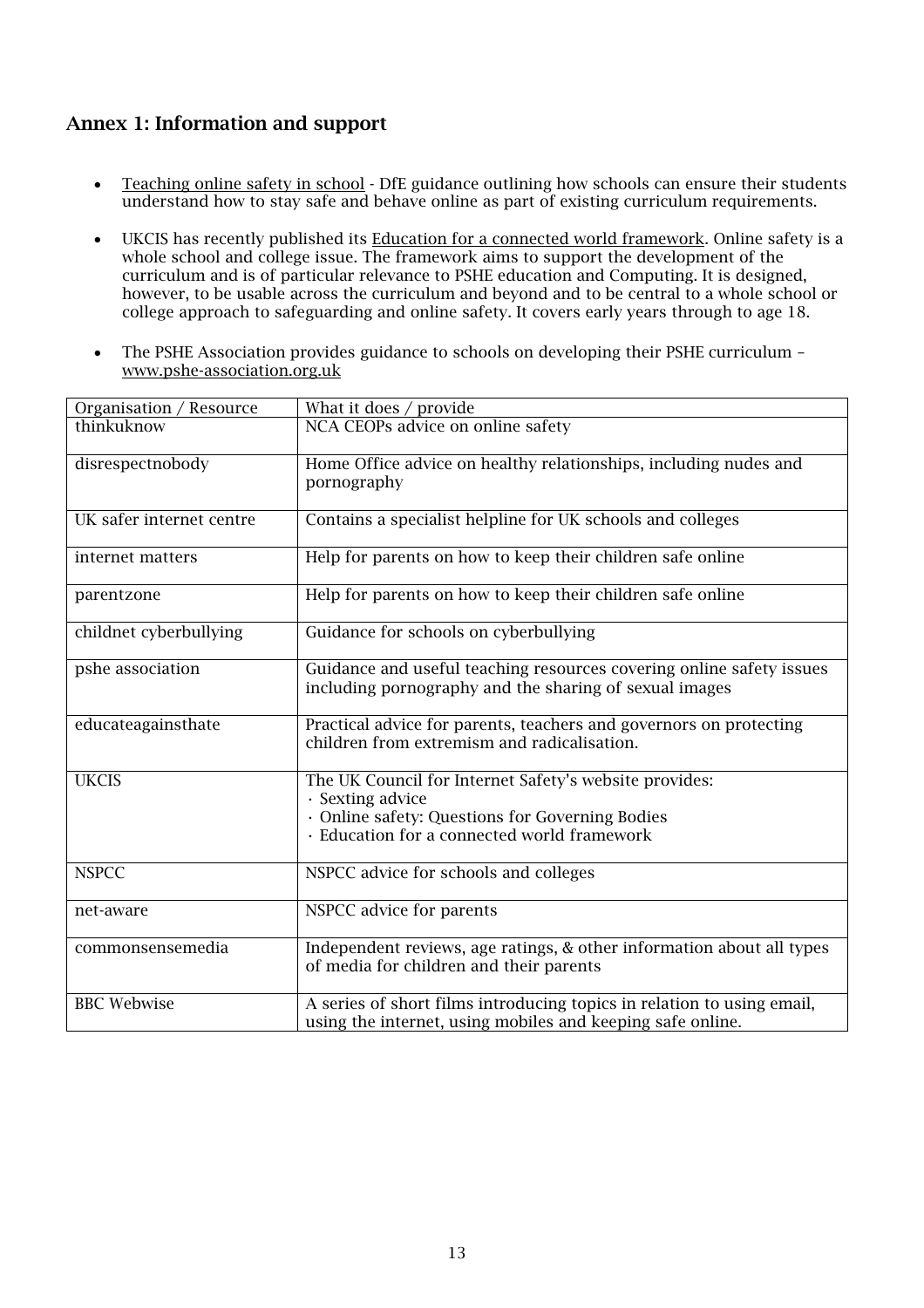# <span id="page-13-0"></span>Annex 2: Online conferencing and collaboration (with other schools and organisations)

#### Platform

St Paul's has configured Zoom as an educational platform for its staff and students. In order to secure our channels for safe interaction, we have configured the following:

- All school email accounts (ending in @spgs.org) are brought into our educational licence and staff are given Pro licences within this framework for the hosting of lessons
- The school licence operates single-sign-on (SSO) for St Paul's account holders
- Multifactor authentication is implemented for St Paul's staff and students
- All meeting invitation links are password protected and the waiting room is enabled for safe admission to meetings on the platform

#### Recording Events

School policies should apply regarding recording:

- St Paul's, for example, has a *consent at the point of unmuting of cameras* policy where students and parents are aware that consent for recording is implicit when a student activates their camera and students will be aware that a session is being recorded by the 'record icon' in the top left of their screen.
- Under no circumstances should students record or capture recordings of school events. Students must be made aware that screen grabs and screen captures are considered a gross breach of privacy and school rules and re-broadcast of material by students to, for example, social media is forbidden under any circumstances
- Staff are asked to exercise their judgment in the download of any material that may be recorded (accessible at St Paul's only to the Host who has chosen to select record and the designated safeguarding lead team). Any use of such material should only be made on request to the event organiser and subject to the participating schools' privacy, safeguarding and data protection policies. At St Paul's, for example, no material will be published beyond the school community without express permission from participants and their parents via our Communication Department
- Attendance at Zoom events by students from other schools
- Our bricks and mortar mode of operation also allowed for Year 11, 12 and 13 students to attend talks and events without a member of staff from their own school. Once at St Paul's they are supervised by our staff at all times. The following guidelines should apply in this situation:
- It needs to be clear who is hosting the event from St Paul's.
- Year 11, 12 and 13 students from other schools can attend Zoom events without an accompanying teacher if it is organised through their school and the partnerships team is aware.
- A list of students attending should be provided in advance and students asked to add their school to their display name
- Students must sign in using their school email address. The host will need to make sure that the domain is added to the authenticated user list.
- At least one member of staff from the partner school(s) must be invited to the meeting.
- Students from partner schools can be sent to a breakout room with our students but the host should monitor these regularly, this includes for 1:1 mentoring or buddying. As stated above, staff should not be alone with students from another school.
- Students from partners schools will need to be aware of our Zoom etiquette guidelines.
- 1:1 Meetings between our staff and students from other schools (such as interview preparation)
- Our usual 1:1 policy applies recording the meeting with names, disabling the waiting room, inviting another member of staff to the meeting who can drop-in
- Partner schools will need to be made aware of, and agree to, our 1:1 policy (especially recording). They must make their students aware that sessions are recorded.
- Students must sign in using their school email address. Staff will need to make sure that the domain is added to the authenticated user list.
- At least one member of staff from the partner school must be invited to the meeting and they should be encouraged to visit the meeting at some point.
- The partnerships and/or HE team must be aware of all such meetings